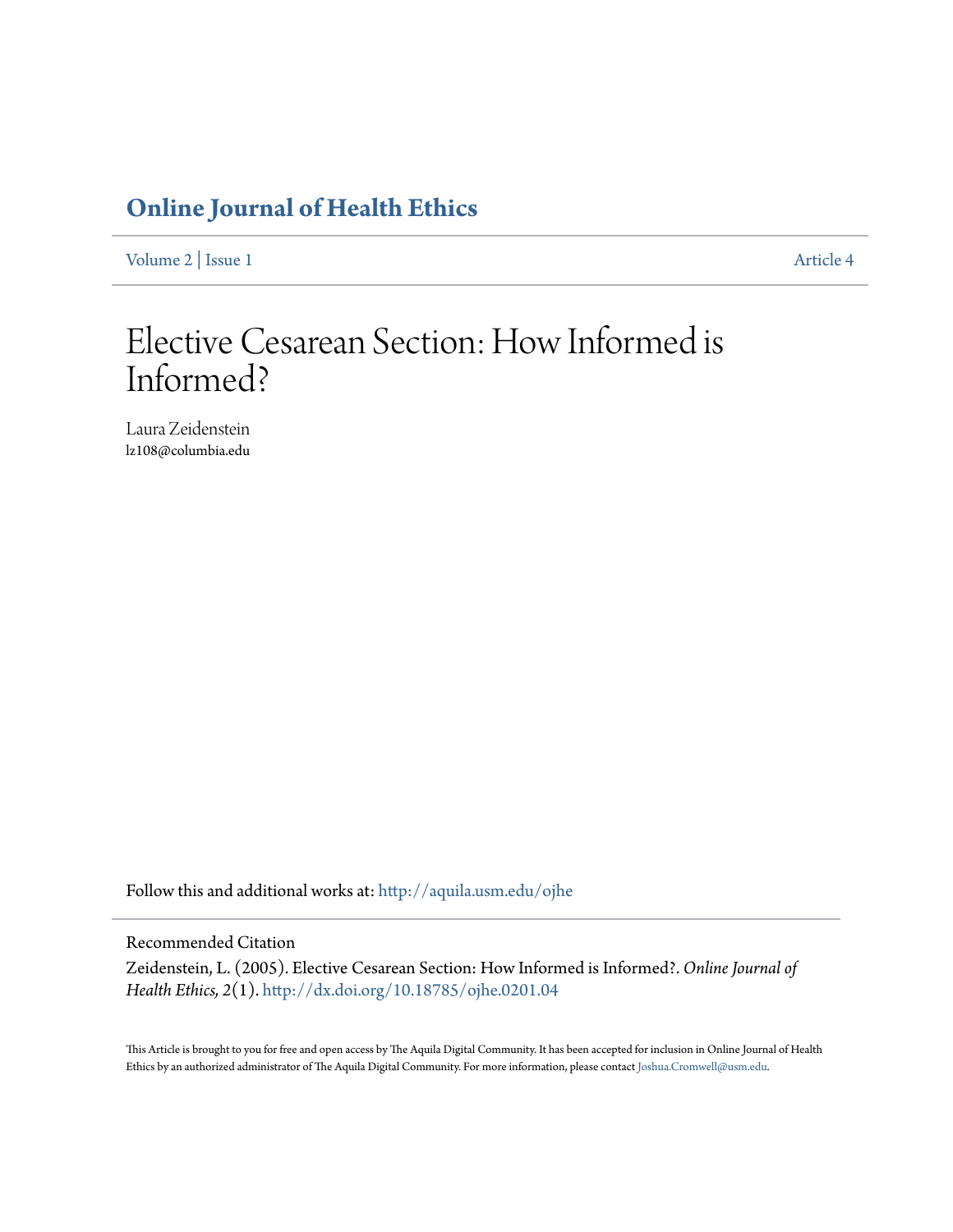# **Elective Cesarean Section: How Informed is Informed?**

**Laura Zeidenstein**, **CNM, MSN** Columbia University School of Nursing New York, NY

#### **Abstract**

The national C-section rate has sky rocketed to nearly 25% of all births, although its widespread use has not improved birth outcomes. Elective cesarean surgery for non-medical reasons is now available to women. The ethical dilemma of elective cesarean involves confusion about what constitutes informed consent. Issues related to autonomy and informed consent requires examination within the context of women's actual health care experiences. The midwifery model of care should be utilized to foster health promotion and active family participation in prenatal care decision making.

#### **Keywords:**

Elective Cesarean Section, Ethics of C-section, Informed Consent, Childbirth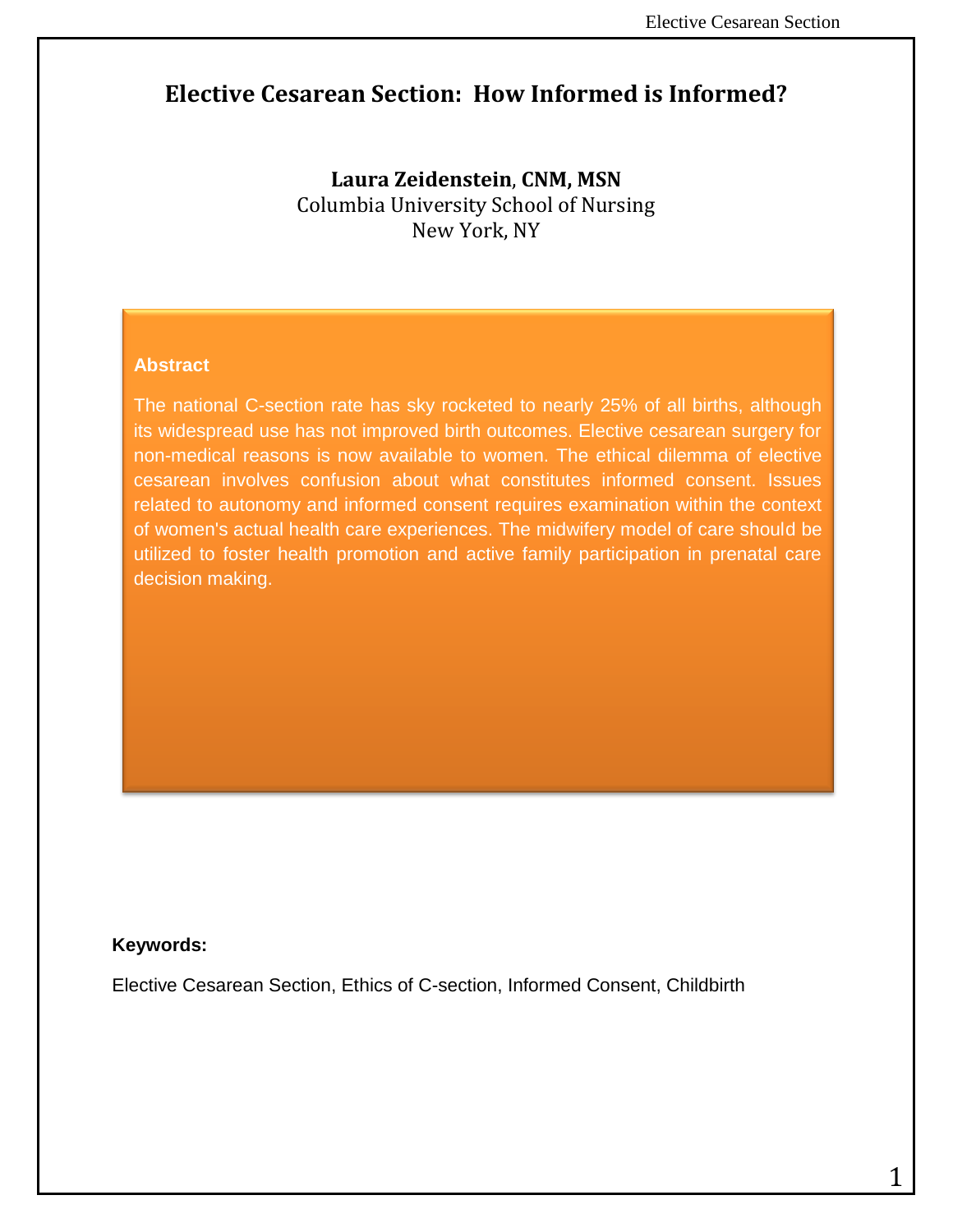# **Elective Cesarean Section: How Informed is Informed?**

# *Introduction*

It is proposed that elective Cesarean surgery does not constitute a judicious use of technology or health care dollars. The widespread use of Cesarean surgery in the United States has not improved birth outcomes (Raymond, 1993). In fact, in a large retrospective study, relative to babies born by spontaneous vaginal birth, those born by either planned or unplanned cesarean section had a four-fold risk of death before hospital discharge. (Towner & Castro, 1999).

Pregnancy and birth are normal physiologic events. Eighty percent of pregnancies are considered normal and uncomplicated. Based on this evidence, the World Health Organization (WHO) and the International Federation of Gynecologists and Obstetricians (FIGO) have set 10-15% as the standard cesarean rate. However, the national C-section rate has sky rocketed to nearly 25% of all births (FIGO Committee report, 1999). The excessive number of Cesareans in the United States misappropriates limited health care funding; both in training too many obstetric surgeons (obstetricians) and too few vaginal birth specialists (nurse midwives). The health care cost savings by bringing U.S. Cesarean section rate into compliance with WHO recommendation would be \$1.5 billion/year. The health care cost savings if midwifery care were utilized for the 75% of U.S. births would be \$8.5 billion/year (American College of Obstetricians and Gynecologists, 2000). In light of these facts, can nurse midwives ethically support offering elective Cesarean sections to healthy women?

# *Background*

The growing normalization of caregivers' recommendations and women's requests for Cesarean birth outside of clear, compelling and well-supported medical indications constitutes a profound cultural shift. It involves both a loosening of criteria for various medical indications and consideration of surgical birth without any medical indications at all.

In the spring of 2004, The Maternity Center Association (MCA) developed and published the consumer booklet, what every pregnant women needs to know about Cesarean section. The Maternity Center Association is the oldest national U.S. organization advocating on behalf of mothers and babies. It was established in 1918 as a national voluntary health agency to improve the maternity care system. The MCA invited many national nonprofit organizations to join in developing the brochure and more that 30 of these groups participated. The systematic review was directed by Carol Sakala, PhD., MPH, director of programs at the Maternity Center Association; hundreds of articles were reviewed and relevant outcomes were assessed to provide the background research for the development of the consumer booklet (Maternity Center Association, 2004).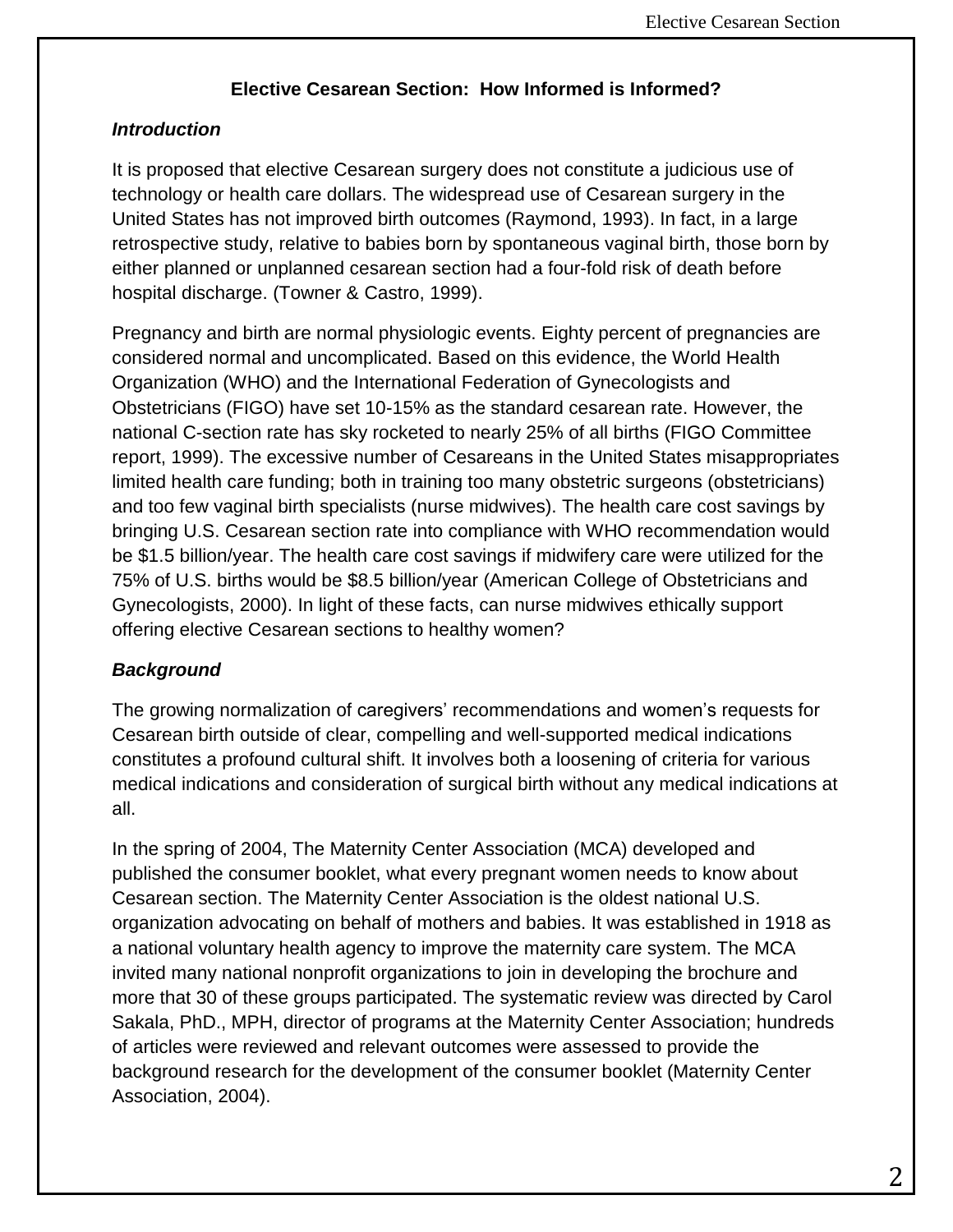The American College of Obstetrics and Gynecology (ACOG) Committee Opinion 289, now introduced as an ethics opinion entitled, Surgery and Patient Choice, suggests that a physician and his/her patient have an obligation to weigh the benefits and risks of cesarean surgery (ACOG Committee Opinion #289, 2003-2004). Opinion 289 states that after a risk/benefit discussion the physician can be confident that informed consent has been provided, and thus may support the patient's choice of an elective Cesarean surgery as the mode of birth for a healthy pregnancy, (Minkoff & Chervenak, 2003). Lack of evidence that compares the benefits and burdens of elective C-sections versus vaginal births is the stated basis for their conclusion. As a result of this ACOG opinion, elective Cesareans are now a legitimate topic for discussion between an obstetrician and a pregnant woman in the United States.

ACOG Opinion 289 states that if the physician believes that performing a Cesarean delivery promotes the overall welfare of the woman and her fetus more than vaginal birth, he or she is ethically justified in performing a Cesarean delivery.

ACOG defends their opinion in a letter to the editor in the Washington Post on February 14, 2004 (Zinberg, 2004). The author states that ...In the absence of data on the longterm risks and benefits..., no single, correct response exists for a physician confronting such a patient request. It is further stated that the jury is still out on whether elective cesarean will become a standard of [care] or commonplace within the delivery room.

In response to ACOG Opinion 289, a coalition of national groups issued a joint press release in November 2003, Elective Cesareans Place Mothers and Babies at Risk (American College of Nurse-Midwives Press Release, 2003). The organizations were: American College of Nurse-Midwives (ACNM), Lamaze International, Doulas of North America (DONA), the Coalition for Improving Maternity Services (CIMS), and the Association of Nurse Advocates for Childbirth Solutions (ANACS). Mary Ann Shah, immediate past President of ACNM and Deanne Williams, Executive Director of ACNM, contributed an article to the May/June, 2003 issue of Journal of Obstetric, Gynecologic, and Neonatal Nursing entitled, Soaring Cesarean section rates: a cause for alarm which called on all health care professions to proceed with caution (Williams & Shah, 2003).

In an invited commentary to the Journal of Midwifery and Women's Health (JMWH), 49:2, entitled, Cesarean Section on Demand: Round One, Shah and Williams, promote informed decision making to avoid the mistakes of the past when practice by convenience, without evidence to support the claimed benefits, has been found to put the lives of women and babies at risk... (Shah & Williams, 2004). The International Cesarean Awareness Network, Inc. (ICAN) declared April 2004 as Cesarean Awareness Month and adopted a burgundy ribbon as the symbol of Cesarean awareness to be worn upside down to symbolize the state of distress at the number of preventable and unnecessary Cesareans (Summers, 2004). JMWH, 49:2, takes an assertive stand in educating both providers and consumers about cesareans with two articles: one, Counseling Women about Elective Cesarean Section, and the other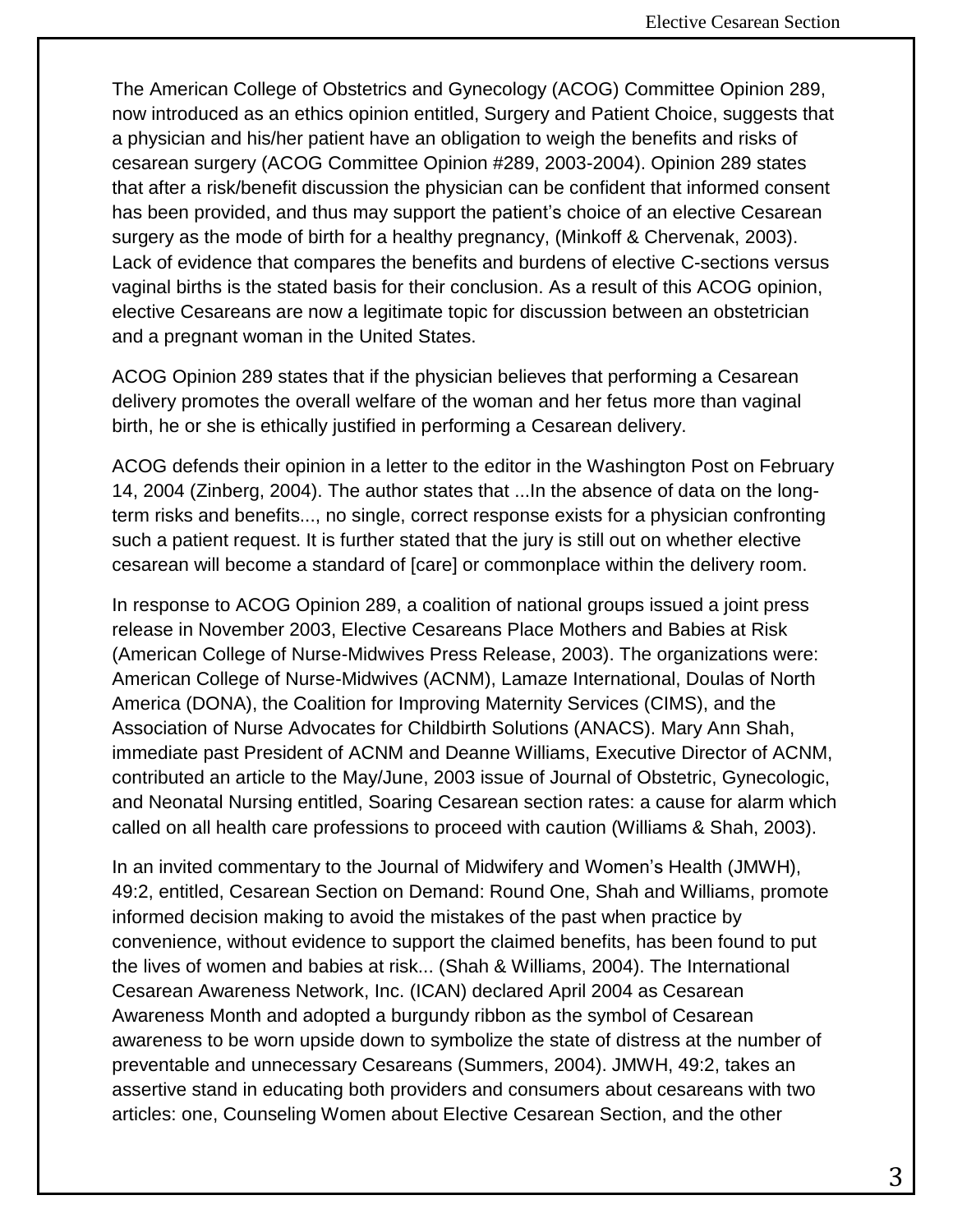consumer-oriented piece, Should I have a C-Section? (Leslie, 2004; Share with women, 2004).

While ACOG suggests that an elective Cesarean is plausible because there is an absence of significant data on the risks and benefits of Cesarean delivery, there is, however, evidence about the risks of separate components of cesarean surgery vs. vaginal birth. The Maternity Center Association, in collaboration with a group of leading national maternal child health organizations, sorted through available research to help pregnant women make sense of the conflicting messages about the benefits and burdens of Cesarean surgery. (Maternity Center Association, 2004).

One difficulty in the research has been that individual studies comparing different ways of giving birth tend to focus on a small number of possible effects. The MCA project reviewed hundreds of relevant and better quality studies to help women understand the full range of concerns that are at stake with decisions about how to give birth. There are 33 areas where Cesarean section was found to involve more risk than vaginal birth. These areas are further broken down into level of risk ranging from very high to very low. Areas considered being of moderate to very high risk for the mother include: hemorrhage, pain, infection, placental implantation problems in future pregnancies. Concerns about effects of Cesareans on babies include moderate to high risk for: respiratory problems, accidental surgical cuts, not breastfeeding and asthma (Maternity Center Association, 2004). Mental distress is examined in several studies which found that women with spontaneous vaginal births scored better on mental health scales for anxiety, depression, and somatization. The vaginal birth mothers experienced an increase in self-esteem (Fisher & Astbury, 1997). There is no difference in any of the psychological measures between planned and unplanned cesarean groups studied.

### *The Dilemma of Autonomy in Informed Consent*

Traditionally, four general moral principles are applied to particular ethical problems: autonomy, beneficence, non-maleficence and justice. These principles are grounded in Kantian deontology, Mills utilitarianism ((Mappes & Degrazia, 2001), Judeo-Christian morality and the Hippocratic Oath. Autonomy is, basically, the capacity to make and act on one's own decision. However, the conception of autonomy that has emerged in bioethics, especially in the matter of informed consent, seems much narrower.

The ethical dilemma of elective Cesarean involves confusion about what constitutes informed consent (Mappes & Degrazia, 2001).The informed consent process can be analyzed as containing three elements: information, comprehension, and voluntariness. Of course, the motives for obstetricians are not to do harm to either mother or fetus when they decide that an elective Cesarean is an ethical choice. But in a typically paternalist physician-patient relationship, the physician might present only information on risks and benefits of a procedure that he or she thinks will lead the patient to making the right (i.e., the physician-supported) decision regarding care. How well can we expect the surgically trained obstetrician to present the risks and benefits of natural childbirth?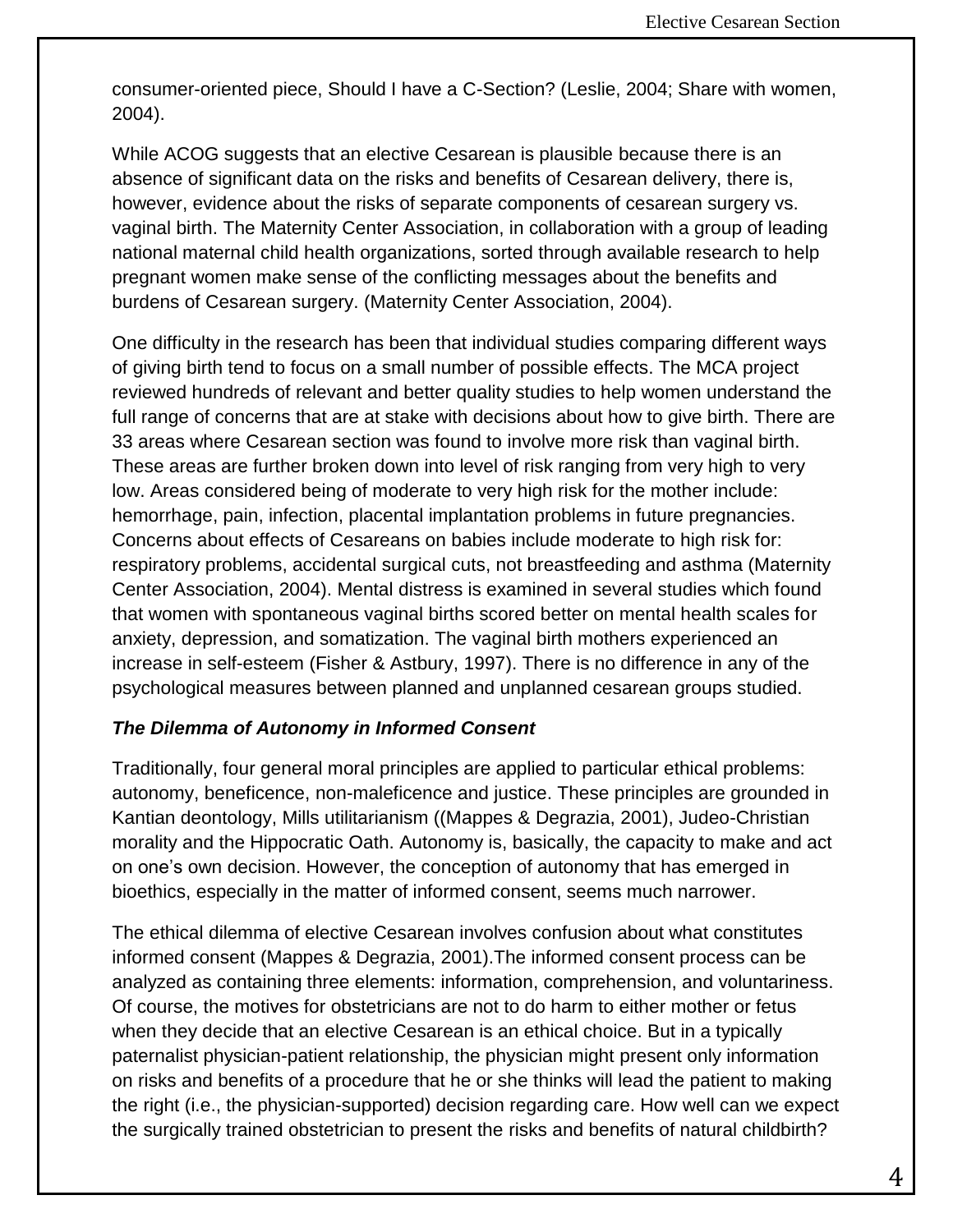It is rare that medical residents or nursing students participate in a socially supported family birth even once in their training. Female medical residents often choose elective Cesareans for themselves (Al-Mufti, McCarthy & Fisk, 1996).

Is the obstetrician likely to anticipate and respond in an informed way to several nonmedical situations that may influence a woman's consideration of an elective Cesarean? They are concerns about pelvic floor disorders, profound fear of childbirth, and convenience. The fact is that research does not support the claim that a Cesarean birth prevents pelvic floor disorders such as incontinence. Incontinence in later life seems to be related to other health factors, such as excess weight and smoking rather than mode of birth (Burgio & Zyczynski, 2003). A large study of nulliparous nuns found no significant pelvic floor compromise between the nuns and women who have given birth vaginally (Buchsbaum, Chinn, Glantz, & Cuzick, 2002).

Extreme fear of childbirth that is not addressed by the physician may lead women to choose a cesarean. A small proportion of women, both first-time and experienced mothers, have an extreme fear of childbirth (Maternity Center Association, 2004). It is normal for an expectant mother to experience some degree of fear and anxiety, but what about a woman who has deep fears of vaginal birth? The practice of identifying factors that would make a woman feel safe during labor and vaginal birth and then ensuring their provision may remove initial fears of loss of control. Psycho-therapy sessions can help many women to explore and overcome their fears. Participation at a vaginal birth which provides continuous support throughout labor may alleviate fears of powerlessness and isolation (Hodnett & Gates, 2004).

### *Autonomy Analyzed in Gender Studies Ethics*

Gender studies contributions to bioethics examine an awareness of the effects of race, class, gender, ability and sexual orientation in the distribution of power in a context of medical care, rather than a narrowly construed understanding of autonomous choice. Feminist writings on reproductive technology highlight the ways in which limited knowledge and power differences between the experts and women influence autonomous decision making (Mackenzie & Stoljar, 2000). The low social status given to activities such as labor and birth alter the ethical landscape of health care practices. The lack of autonomy for women and their families in decision-making that surrounds birth are reflected in the structure of hospitals that remove babies from mothers at birth and place medical routines above human connections between mother, baby and new families.

The work of Carol Gilligan in the field of cultural feminism suggests that women communicate differently than men. In her research she finds that women include a variety of broad social influences as a basis for their decision making (Gilligan, 1982). Women take into account emotional connections between people. Such differences highlight the disadvantage women experience in the linear and logical world of obstetric decision making that affect birth, babies and thus future generations. Although there are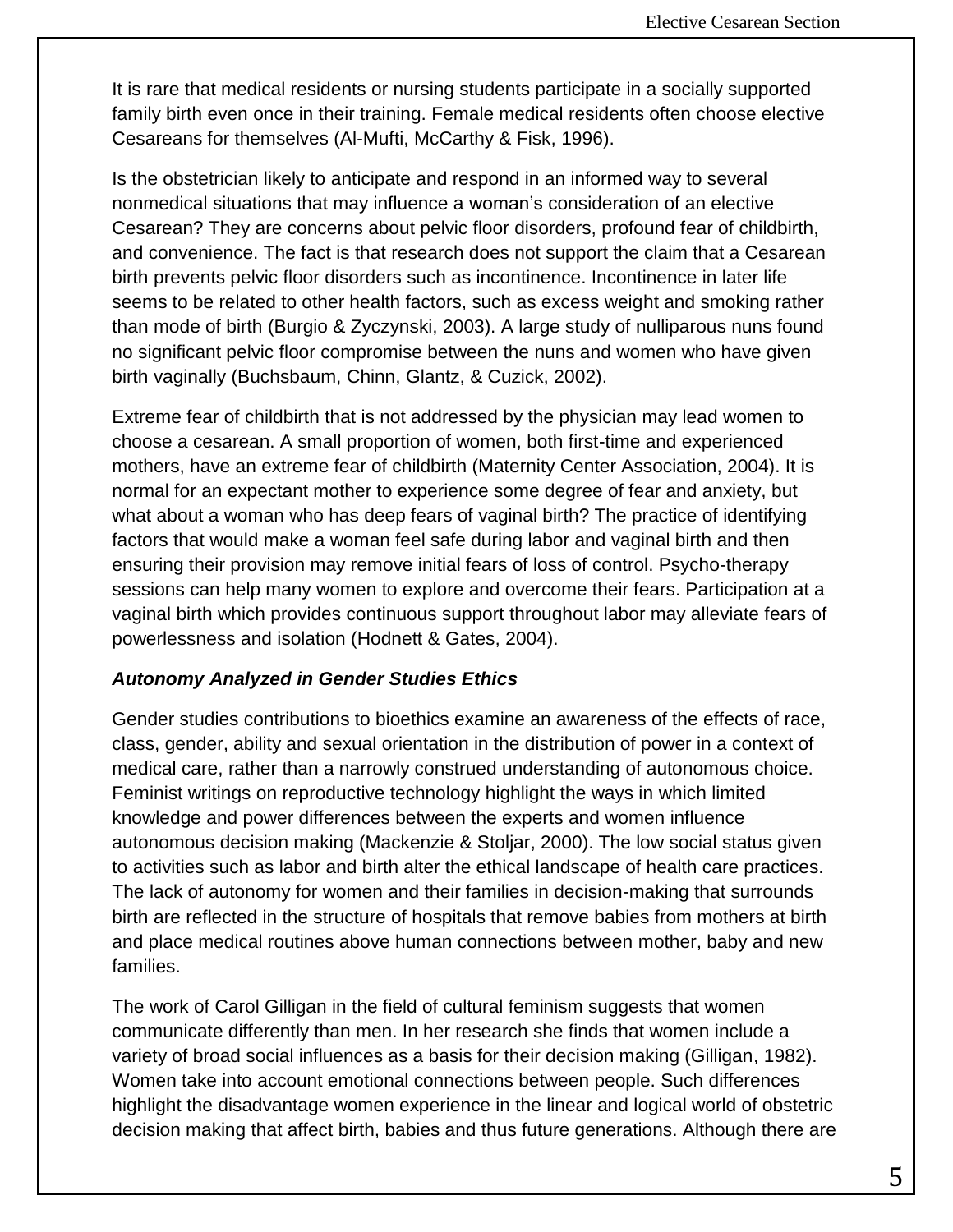many female obstetricians in the United States, they are socialized within the obstetric medical milieu which fosters linear decision-making (Wagner, 1994).

Autonomy focuses on the individual and free will. Institutional and provider culture and beliefs about the best way to give birth have influence on the difference in numbers between vaginal births and Cesareans. Obstetricians are trained to be surgical experts. In a large study of 171,000 births in New Jersey, obstetricians (OBs) were divided into groups according to whether the OB had a low, medium, or high C-section rate. The low rate OBs were more likely to attend women who were <20 years old, black, had Medicaid, smoked and drank alcohol. Medium and high-c/section rate OBs performed markedly more c/sections in every category (Li & Rhodes, 2003). The MCA report states an individual woman could reduce her risk [of Cesarean] by selecting a caregiver and birth setting with a cautious practice style should practice style be part of an elective cesarean interpretive discussion between a woman and her obstetrician? Is this a valid component of informed consent?

There is apparently no thought given to the positive effects of labor on mother and baby; the increase in a woman's self-esteem from having a socially supported birth experience; the potential for effective bonding and breastfeeding; the health of the newborn; and the baby's human touch connection to the world.

## *Conclusion*

A broad, humanistic approach to bioethical principles will need to enter the debate. The nurse midwifery model of care should be utilized to foster health promotion and active participation in prenatal care decision making. Issues related to autonomy and informed consent requires examination within the context of women's actual health care experiences. Table 1.includes considerations to make an informed decision:

| Your legal right to make informed decisions                                  |  |  |  |
|------------------------------------------------------------------------------|--|--|--|
| The risk and benefits of surgical delivery compared<br>with vaginal birth    |  |  |  |
| Your personal values and preferences on these matters                        |  |  |  |
| The options available to you through your insurance<br>and in your community |  |  |  |

| <b>Table 1: Considerations to Make an Informed Decision:</b> |  |  |  |
|--------------------------------------------------------------|--|--|--|
|--------------------------------------------------------------|--|--|--|

(*Adapted from MCA, April 2004)*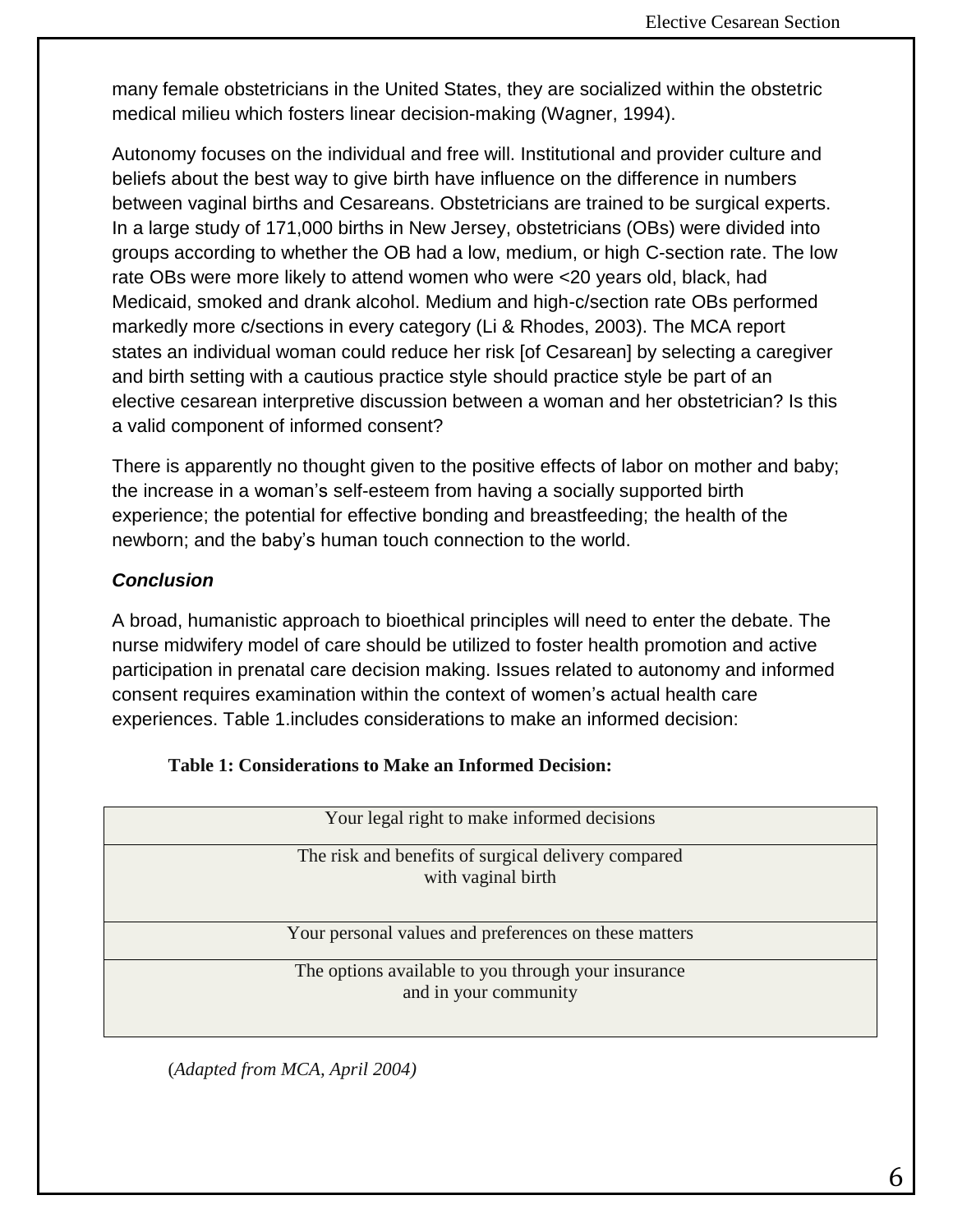The over use of surgical technology has not improved health care anymore than constant email, cell phone contact, and PowerPoint have improved the quality of communication. ACOGs conclusion that elective Cesarean is an ethical choice is simplistic. Midwives will have to step into the current debate and take a stance that addresses the complexity of women's autonomy and informed consent within the patriarchal hierarchy of reproductive health.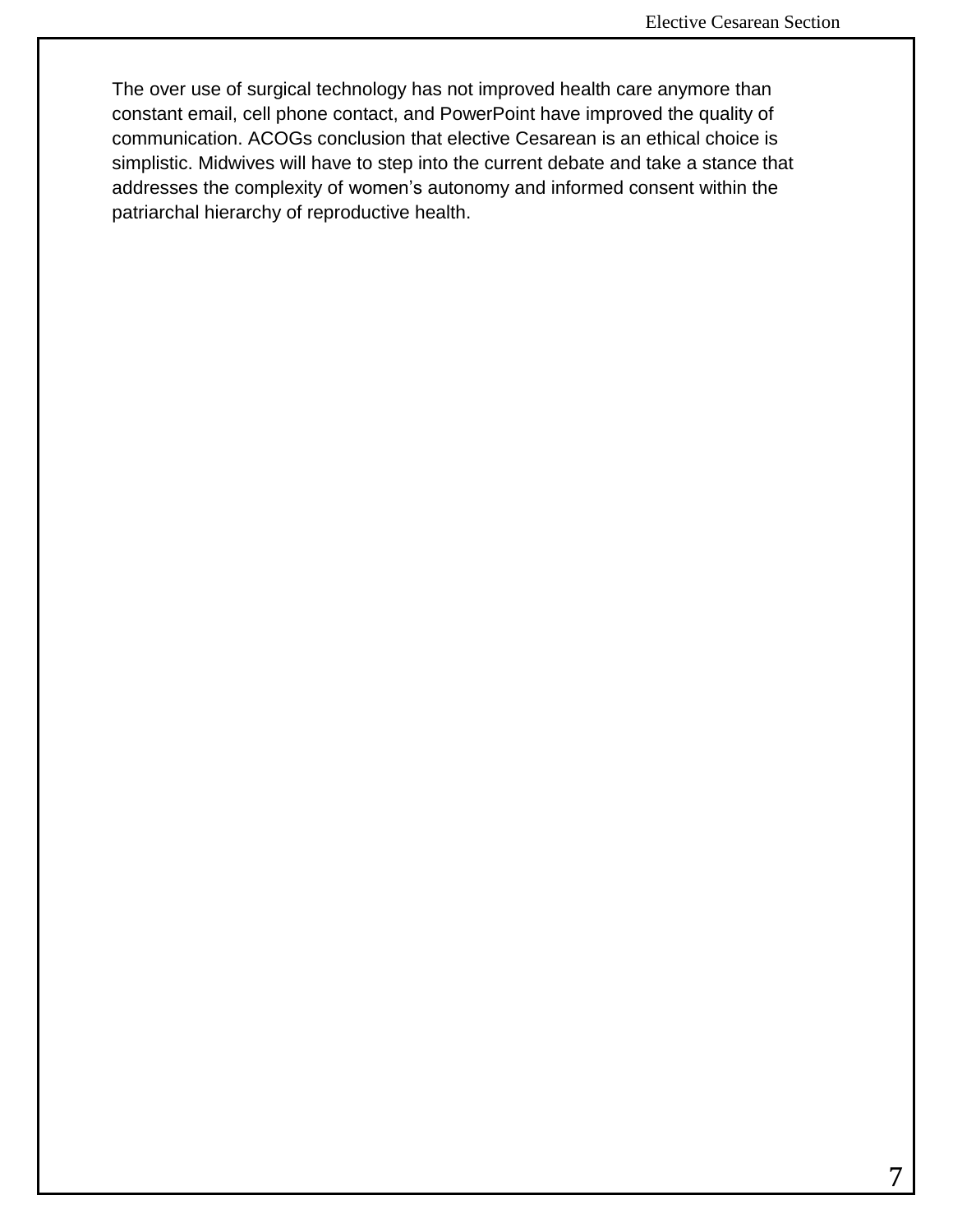### **References**

- Al-Mufti, R., McCarthy, A., & Fisk N.M. (1996). Obstetricians' personal choice and mode of delivery. Lancet. 347:544.
- American College of Nurse-Midwives. (2003). Elective cesareans place mothers and babies at risk, Retrieved November 20, 2003 from the American College of Nurse Midwives Web site www.midwife.org/press/archive.cfm
- American College of Obstetricians and Gynecologists. (2000). Evaluation of cesarean delivery. Washington (DC).
- American College of Obstetricians and Gynecologists. (2003-2004). Surgery and Patient Choice. (formerly) ACOG Committee Opinion No. 289.Washington DC.
- Buchsbaum GM, Chinn M, Glantz C, & Guzick D. (2002). Incontinence and associated risk factors in a cohort study of nuns. American Journal of Obstetrics and Gynecology,100: 226-229.
- Burgio, K.L., Zyczynski H, Locher JL, Richter HE, Redden DT, & Wright KC (2003). Urinary incontinence in the 12-month postpartum period. American Journal of Obstetrics and Gynecology, 102(6):1291-8.
- Dodds, S. Choice and Control in feminist bioethics. In Mackenzie C, Stoljar N. (eds.) (2000). Relational autonomy: feminist perspectives on autonomy, agency and the social self. New York: Oxford University Press.
- Fisher, J., Astbury, J., et al. (1997). Adverse psychological impact of operative obstetric intervention: a prospective longitudinal study. Australian and New Zealand Journal of Psychiatry. 31(5):728-38.
- Gilligan, C. (1982). In a Different Voice: Psychological Theory and women's moral Development. Cambridge, MA: Harvard University Press.
- Hodnett, E.D., & Gates, S., Hofmeyr GJ, & Sakala, C. (2003). Continuous support for women during childbirth (Cochran Review). The Cochran Library, 1, Chichester, UK: John Wiley and Sons, Ltd.
- International Federation of Gynecologists and Obstetricians (FIGO). (1999). FIGO committee for the ethical aspects of human reproduction and women's health. (Committee Report) International Journal of Obstetrics and Gynecology 64: 317-32.
- Leslie, M.S. (2004) .Counseling women about elective cesarean section. (Resources for Clinicians) Journal of Midwifery and Women's Health. 49:2: 155-159.
- Li ,T., Rhoads G.G., Smulian J, Demissie K, Wartenberg D, & Kruse L. (2003). Physician cesarean delivery rates and risk-adjusted perinatal outcomes. Obstetrics and Gynecology.101:1204-12.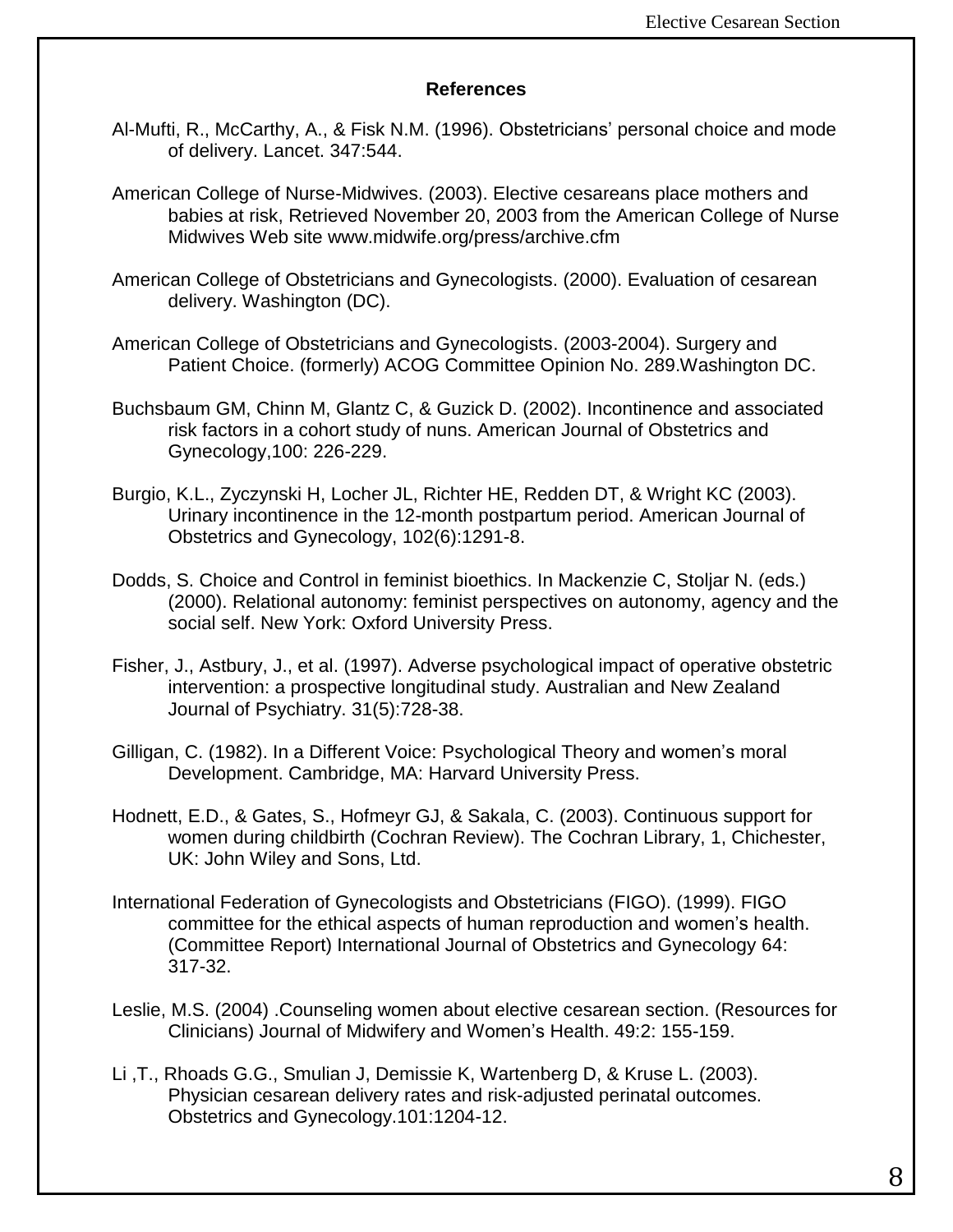- Mappes, T.A., & Degrazia, D. (eds.)(2001). Biomedical Ethics, 5thEdition, New York. McGraw-Hill.
- Maternity Center Association.(2004). What every pregnant woman needs to know about cesarean section (booklet, methods and sources, evidence tables, key questions and outcome examined). Retrieved May 10, 2004 from the Maternity Center Web site: www.maternitywise.org/cesareanbooklet/.
- Minkoff, H., & Chervenak, F.A. (2003). Elective primary cesarean delivery. New England Journal of Medicine.348:946-50.
- Raymond J. (1993). Woman as wombs: reproductive technologies and the battle over women's freedom. Harper, New York.
- Shah M.A., & Williams, D.R. (2004). Cesarean section on demand: round one. (Invited commentary) Journal of Midwifery and Women's Health. 49(2):85-6.
- Share with women: Should I have a cesarean section? (2004). Journal of Midwifery and Women's Health. 49(2); 475-476.
- Summers L. (2004, March-April). First, do no harm (Professional Connection), Quickening. p 9.
- Towner, D., Castro, M.A, .Eby-Wilkens E, & Gilbert WM. (1999). Effect of mode of delivery in nulliparous women in neonatal intracranial injury. New England Journal of Medicine, 23, 1709-14.

Wagner, M. (1994). Pursuing the birth machine. SCE Publications, Australia.

- Williams, D.R., & Shah, M.A. (2003). Soaring cesarean section rates: a cause for alarm. Journal of Obstetrics Gynecology and Neonatal Nursing. 3; 32(3):283-284.
- Zinberg, S. (2004). Washington DC [Letter to the Editor]. The ethics of elective cesarean, ACOG responds, The Washington Post, p. A27